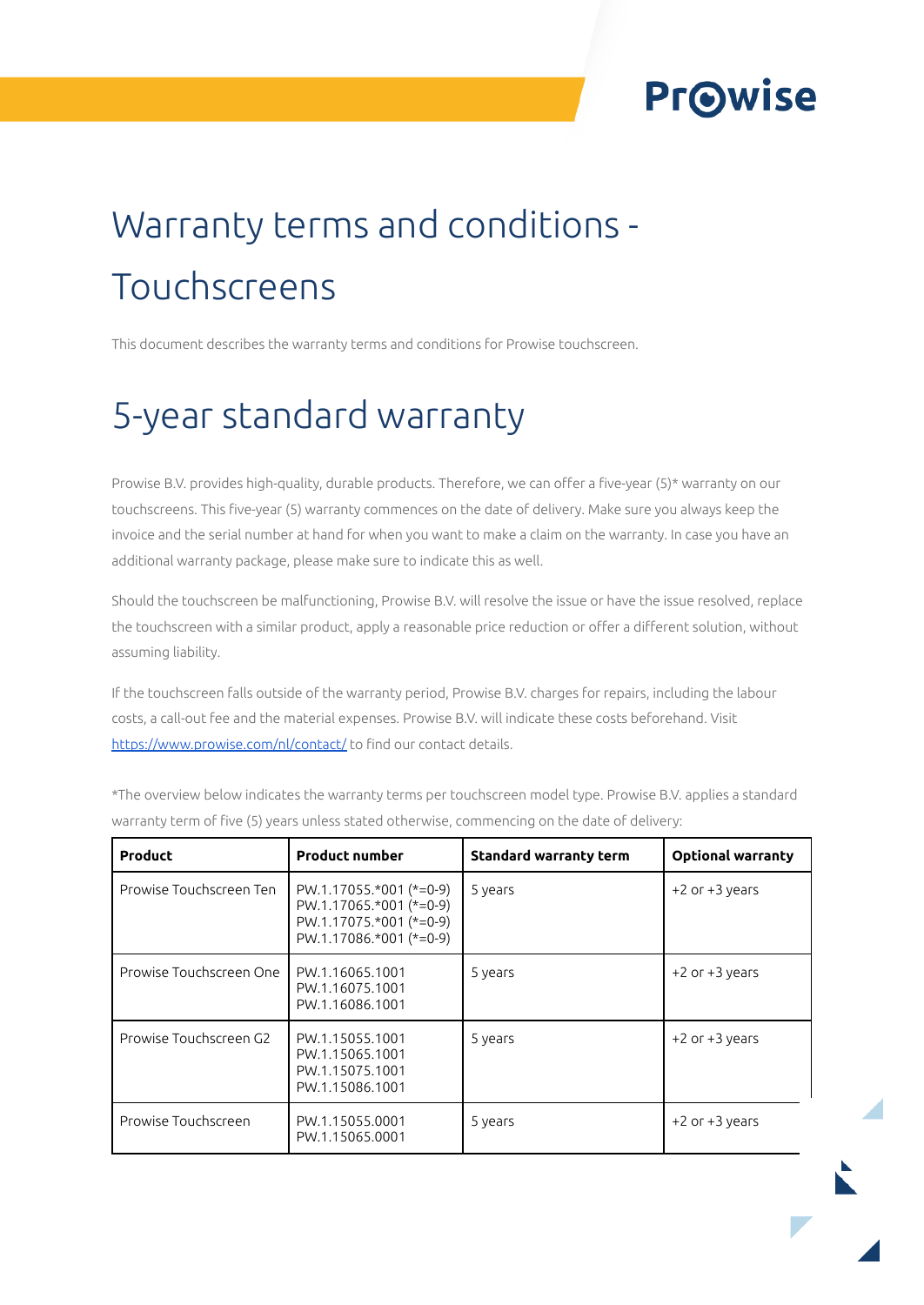## **Prowise**

|                  | PW.1.15075.0001<br>PW.1.15086.0001                                       |         |  |
|------------------|--------------------------------------------------------------------------|---------|--|
| ProLine+         | PW.1.14065.0001PW.1.1<br>4075.0001                                       | 7 years |  |
| EntryLine G2     | PW.1.13055.0002<br>PW.1.13065.0002<br>PW.1.13075.0002<br>PW.1.13086.0002 | 5 years |  |
| ProLine          | PW.1.12065.0001<br>PW.1.12075.0001<br>PW.1.12084.0001                    | 5 years |  |
| EntryLine        | PW.1.13055.0001<br>PW.1.13065.0001<br>PW.1.13070.0001                    | 5 years |  |
| Classic line UHD | PW.1.11065.0006<br>PW.1.11084.0003                                       | 5 years |  |
| Classic line HD  | PW.1.11055.0005<br>PW.1.11070.0004                                       | 5 years |  |

#### **Dead On Arrival**

Prowise B.V. applies a DOA (Dead On Arrival) period of ten (10) days after delivery/installation. In case the product be malfunctioning within this period, it is considered a DOA and will be replaced by a new screen free of charge. Prowise B.V. must be notified of the defect in writing within this period of ten (10) days after installation. Make sure you have the invoice, Proof of Installation (if applicable) and the serial number at hand if you want to make a claim on this warranty.

### OTA updates Prowise Central

For Prowise Touchscreens with the operating system Prowise Central, a policy applies for supporting OTA (over-the-air) updates during 5 years starting from the launching date of the relevant screen. These OTA updates can contain the following:

- updates of applications or the operating system
- security updates
- firmware updates for the device

Prowise touchscreens that have Prowise Central:

|                            | Product numbers:        | Automatic update support until: |
|----------------------------|-------------------------|---------------------------------|
| l Prowise Touchscreen Ten- | PW.1.17055.*001 (*=0-9) | March 2026                      |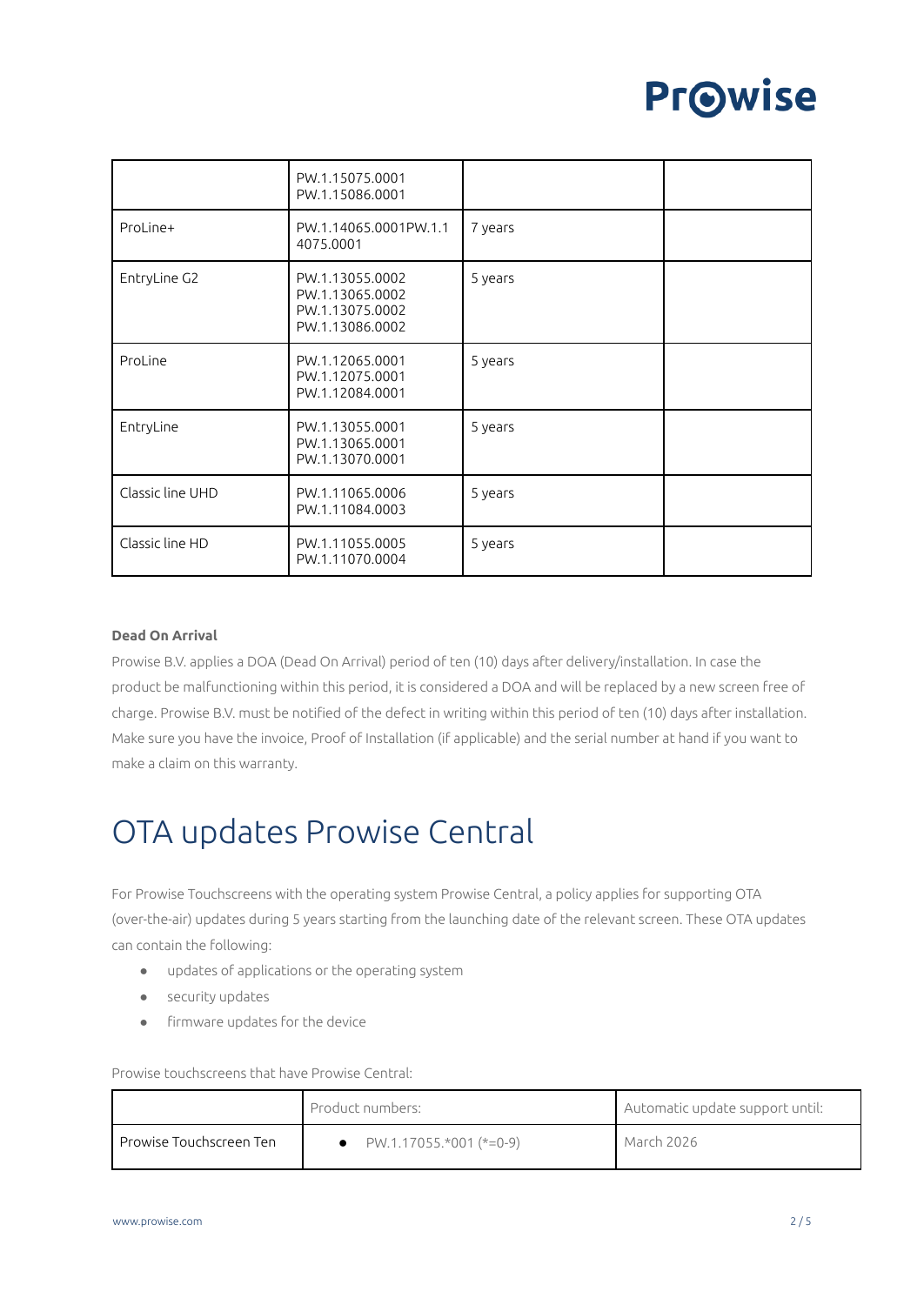### **Pr**Owise

|                         | PW.1.17065.*001 (*=0-9)<br>$\bullet$<br>PW.1.17075.*001 (*=0-9)<br>PW.1.17086.*001 (*=0-9)                      |               |
|-------------------------|-----------------------------------------------------------------------------------------------------------------|---------------|
|                         |                                                                                                                 |               |
| Prowise Touchscreen One | PW.1.16065.1001<br>$\bullet$                                                                                    | March 2026    |
|                         | PW.1.16075.1001                                                                                                 |               |
|                         | PW.1.16086.1001                                                                                                 |               |
| Prowise Touchscreen G2  | PW.1.15055.1001<br>$\bullet$                                                                                    | August 2024   |
|                         | PW.1.15065.1001                                                                                                 |               |
|                         | PW.1.15075.1001                                                                                                 |               |
|                         | PW.1.15086.1001                                                                                                 |               |
| Prowise Touchscreen     | PW.1.15055.0001                                                                                                 | November 2023 |
|                         | PW.1.15065.0001                                                                                                 |               |
|                         | PW.1.15075.0001                                                                                                 |               |
|                         | PW.1.15086.0001                                                                                                 |               |
| Prowise ProLine+        | PW.1.14065.0001                                                                                                 | August 2022   |
|                         | PW.1.14075.0001                                                                                                 |               |
| Prowise EntryLine UHD   | PW.1.13055.0002<br>$\bullet$<br>PW.1.13065.0002<br>$\bullet$<br>PW.1.13075.0001<br>$\bullet$<br>PW.1.13086.0001 | August 2022   |

The "Prowise OTA Update Policy" applies to the OTA updates and can be found on the website (www.prowise.com).

#### Accessories warranty

Prowise B.V. offers a one-year (1) warranty on accessories, commencing on the date of delivery. Prowise B.V. considers the following products to be accessories:

- cables
- active pens and pen tips
- passive pens
- remote control
- WiFi antennas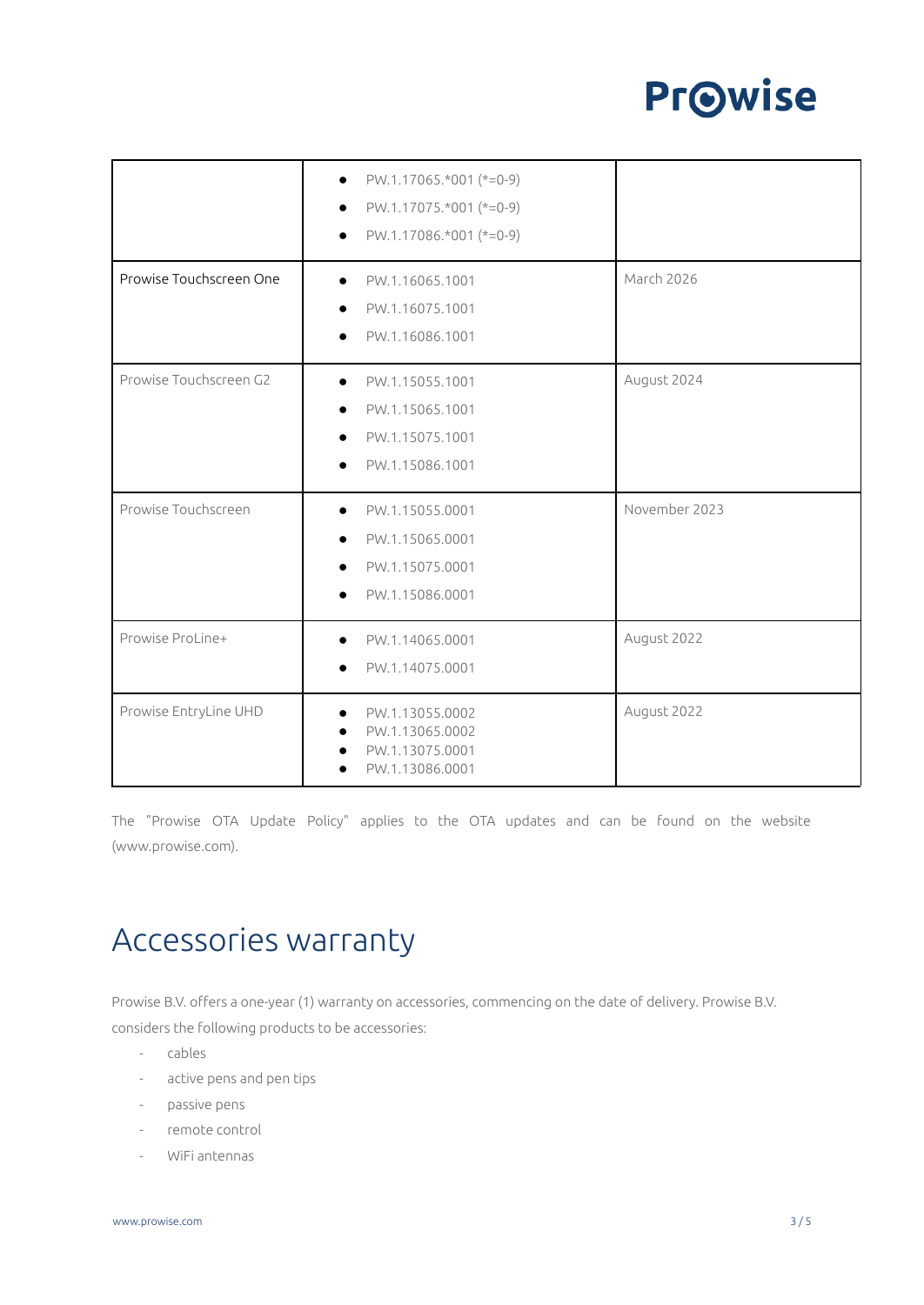

remaining products of Prowise B.V. including keyboards, mouse or camera More information on the warranty on Prowise accessories can be found in the document 'Warranty terms and conditions - Touchscreeen accessories'.

#### Touchscreen use

The touchscreens are covered by the Prowise warranty for 5 years starting from the moment of delivery after the purchase at Prowise or one of its accredited partners.

The Prowise touchscreens have been specially developed for digital communication and for the use, management and editing of electronic documents and multimedia content. Do not use the touchscreen for other purposes. If the accessories are used improperly, that is in any way other than described in the user manual and safety guide, the warranty lapses and Prowise B.V. will not bear any responsibility or liability in case of material damage and/or injury. Wear caused by normal use, including scratches, are not covered by the warranty.

#### Warranty Limitations

Follow the instructions in the user manual and safety guide. Any use other than what it was intended for is considered improper and can lead to damage to the product, damage to property or physical injury. If the device is used improperly, the warranty lapses.

The warranty lapses in case defects or damage to the Prowise touchscreen or any of its parts is partly or in whole caused by:

- installation, use, modifications or repairs to the hardware and/or software, conducted by third parties that are not trained or authorised by Prowise B.V. to carry out these tasks. Always contact Prowise B.V. or an accredited partner when the product is malfunctioning.
- incorrect and careless use, or incompetency caused by non-compliance with the instructions in the user manual and safety guide.
- an environment where the touchscreen is regularly exposed to dust, heat, cold, moist, vapour or extreme temperatures or where flammable products and/or explosives are stored, a quick change in ambient conditions can occur or corrosion, oxidation, food or liquid spillage occurs or is affected by chemical agents. Read the safety instructions for more information.
- external forces, such as a natural disaster, damage caused by a lightning strike, fire, soot or water, vandalism, excessive accumulation of dust and/or induction, etc.
- usual wear and natural ageing, such as gradual degradation of the image quality, (disproportional) ageing of the screen, image persistence and/or pixel defects within the design or that do not affect the functioning of the screen.